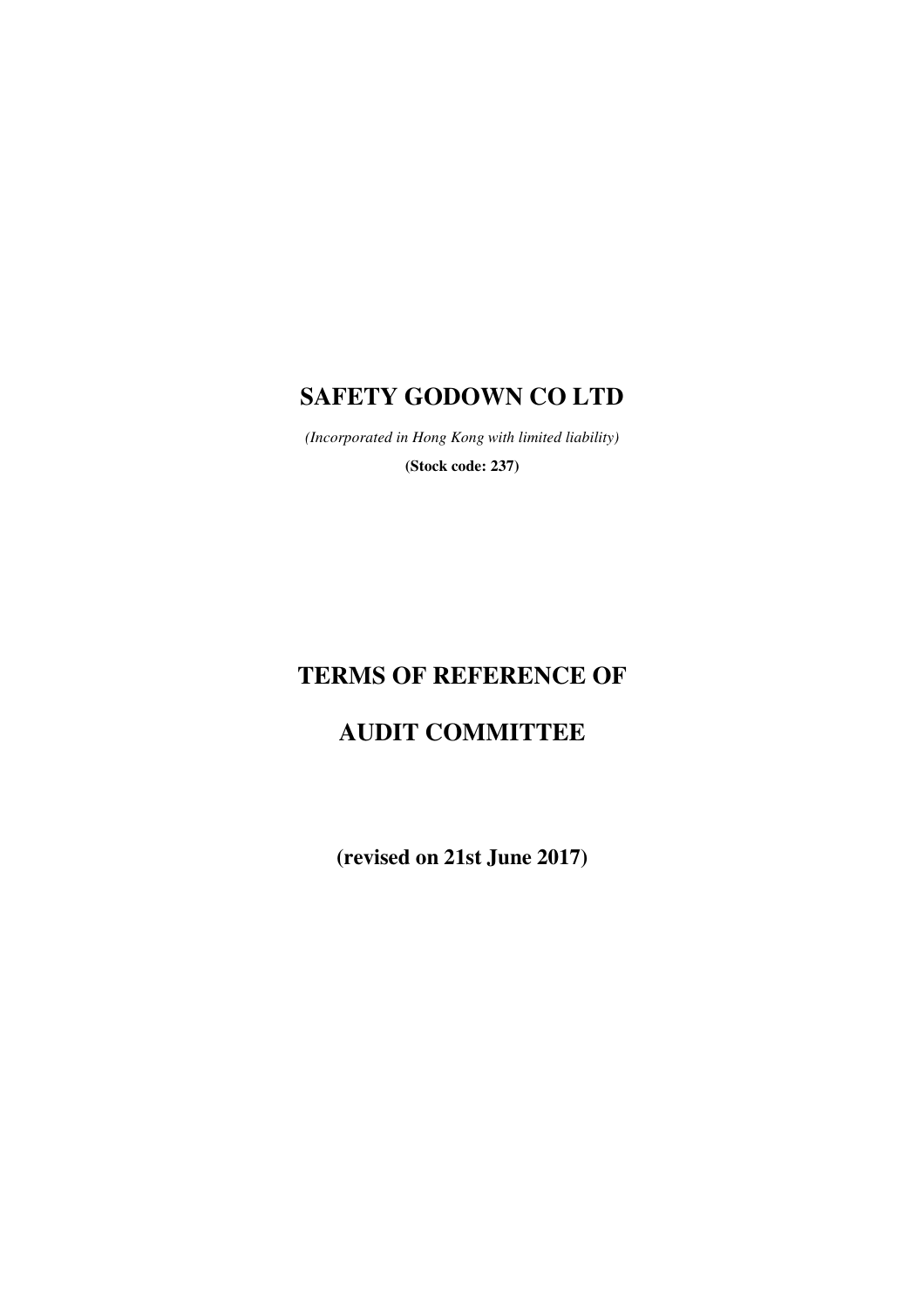## **1.** *Constitution*

The Audit Committee ("the Committee") was established pursuant to a resolution passed by the board of directors of SAFETY GODOWN CO LTD ("the Company").

## **2.** *Membership*

The Committee members shall be appointed by the Board from amongst the non-executive directors of the Company and shall consist of not less than three members. The majority of the Audit Committee member should be Independent Non-Executive Directors, with at least one of whom has appropriate professional qualifications or accounting or related financial management expertise as required under the Listing Rules.

## **3.** *Chairman*

The Chairman of the Committee shall be appointed by the Board from amongst the independent non-executive directors.

## **4.** *Secretary*

The company secretary shall be the secretary of the Committee. The secretary of the Committee or in his absence, his representative or any one member, shall be the secretary of the meetings of the Committee.

## **5.** *Quorum*

The quorum of a meeting of the Committee shall be two members.

## **6***. Attendance at meetings*

Attendees shall normally include Committee's members, representative of the finance department, representative of the external auditors and those with meaningful input to the Committee's activities.

## **7.** *Frequency of meetings*

Meetings shall be held not less than twice a year. The external auditors may request a meeting if they consider that one is necessary.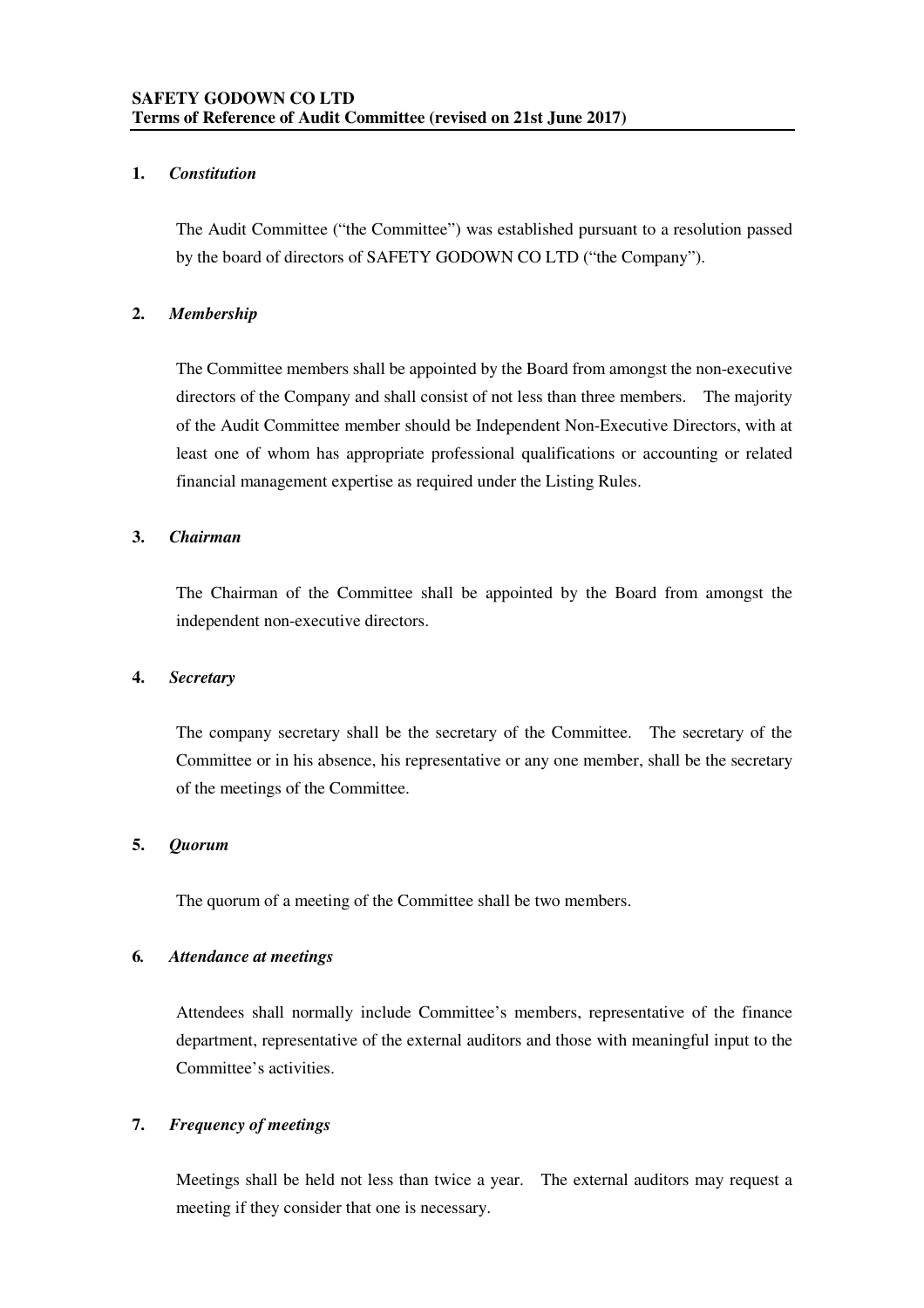## **8.** *Notice of meetings*

Meetings of the Committee shall be summoned by the secretary of the Committee at the request of any of its members.

Unless otherwise agreed, notice of each meeting confirming the venue, time and date together with an agenda of items to be discussed, shall be forwarded to each member of the Committee, and to any other person required to attend no fewer than 5 working days prior to the date of the meeting.

The documents tabled before the meeting of the Committee shall be sent to Committee members and to other attendees as appropriate, at least 3 days before the date of the meeting.

## **9.** *Minutes of meetings*

Draft and final versions of minutes of the Committee meetings shall be sent to all Committee members for their comments and records within a reasonable time after the meeting.

Full minutes of the Committee meetings shall be kept by the Company Secretary and shall be available for inspection by any member of the Committee or Director at any reasonable time on reasonable notice.

The secretary or his representative shall circulate the minutes of meetings and reports of the Committee to all members of the Board.

## **10.** *Duties*

The duties of the Committee shall be:

## **Relationship with the Company's auditors**

(a) to be primarily responsible for making recommendation to the Board on the appointment, re-appointment and removal of the external auditor, and to approve the remuneration and terms of engagement of the external auditor, and any questions of its resignation or dismissal;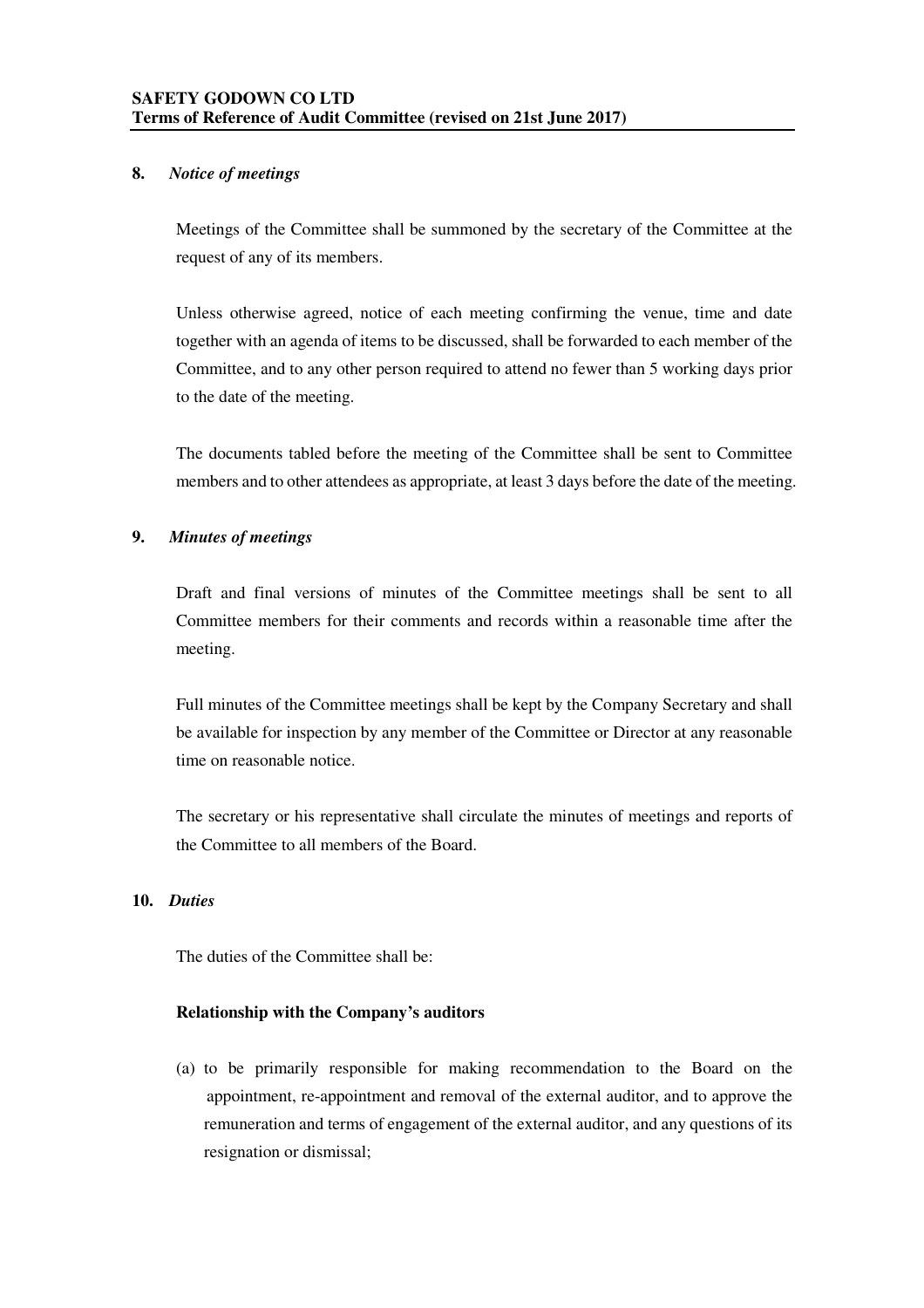- (b) to review and monitor the external auditor's independence and objectivity and the effectiveness of the audit process in accordance with applicable standards. The Committee should discuss with the auditor the nature and scope of the audit and reporting obligations before the audit commences;
- (c) to develop and implement policy on engaging an external auditor to supply non-audit services. For this purpose, "external auditor" includes any entity that is under common control, ownership or management with the audit firm or any entity that a reasonable and informed third party knowing all relevant information would reasonably conclude to be part of the audit firm nationally or internationally. The Committee should report to the Board, identifying and making recommendations on any matters where action or improvement is needed;
- (d) to act as the key representative body for overseeing the Company's relations with the external auditor;

## **Review of financial information of the Company**

- (e) to monitor integrity of the Company's financial statements and annual report and accounts, half-year report and to review significant financial reporting judgments contained in them. In reviewing these reports before submission to the Board, the Committee should focus particularly on:
	- (i) any changes in accounting policies and practices;
	- (ii) major judgmental areas;
	- (iii) significant adjustments resulting from audit;
	- (iv) the going concern assumptions and qualifications;
	- (v) compliance with accounting standards; and
	- (vi) compliance with the Listing Rules and legal requirements in relation to financial reporting;
- (f) Regarding (e) above:
	- (i) members of Committee should liaise with the Board and senior management and the Committee must meet, at least twice a year, with the Company's auditors; and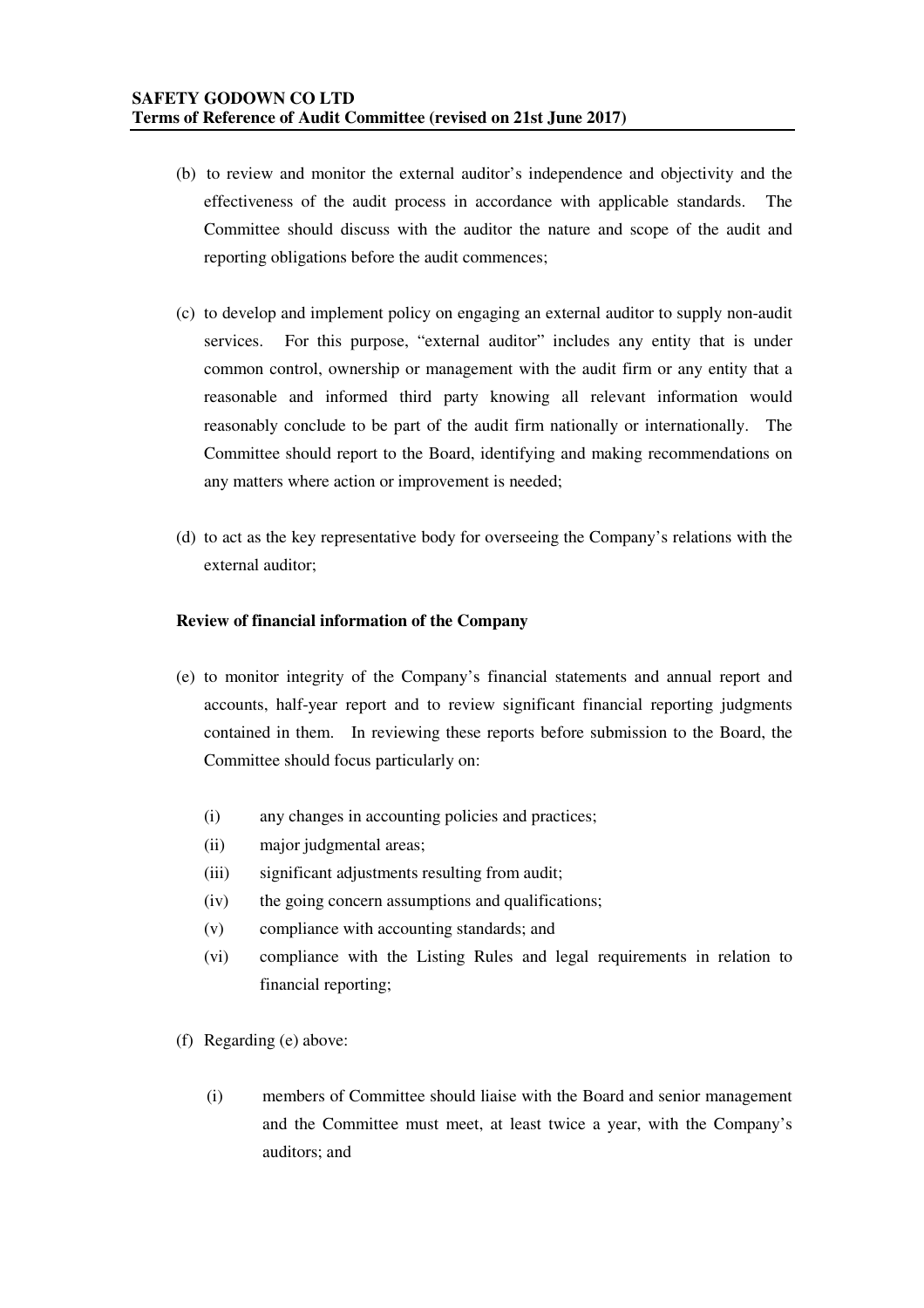(ii) the Committee should consider any significant or unusual items that are, or may need to be, reflected in the reports and accounts, it should give due consideration to any matters that have been raised by the Company's staff responsible for the accounting and financial reporting function, compliance officer or auditors;

## **Oversight of the Company's financial reporting system, risk management and internal control systems**

- (g) to review the Company's financial controls, risk management and internal control systems;
- (h) to discuss the risk management and internal control systems with management to ensure that management has performed its duty to have effective systems. This discussion should include the adequacy of resources, staff qualifications and experience, training programmes and budget of the Company's accounting and financial reporting function;
- (i) to consider major investigation findings on risk management and internal control matters as delegated by the Board or on its own initiative and management's response to these findings;
- (j) to ensure co-ordination between the internal and external auditors, and to ensure that the internal audit function is adequately resourced and has appropriate standing within the Company, and to review and monitor its effectiveness;
- (k) to review the group's financial and accounting policies and practices;
- (l) to review the external auditor's management letter, any material queries raised by the auditor to management about the accounting records, financial accounts or systems of controls and management's response;
- (m) to ensure that the Board will provide a timely response to the issues raised in the external auditor's management letter;
- (n) to report to the Board on the matters in provision of terms of reference of the Committee;